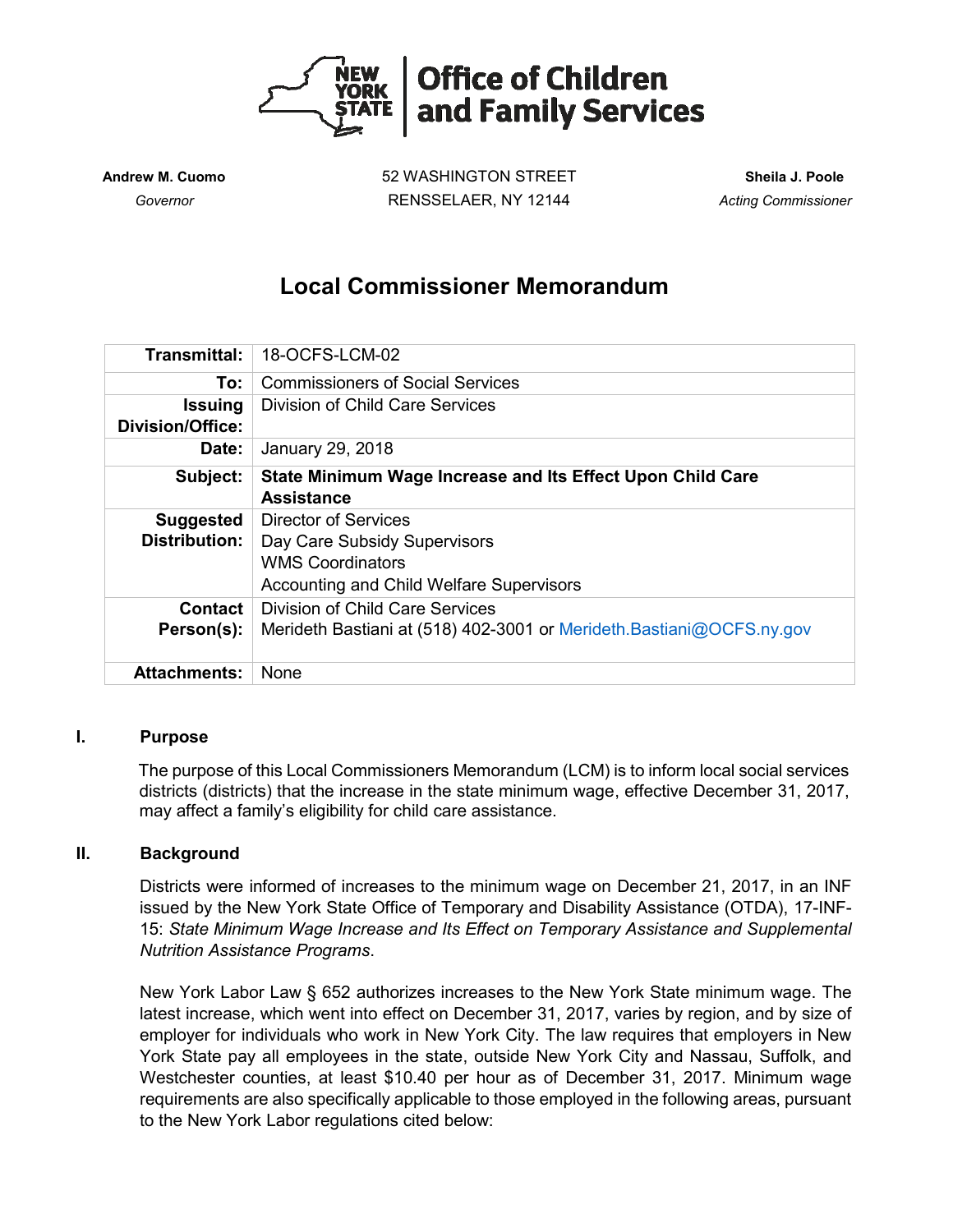- Building Service Industry (except janitors in residential buildings) 12 NYCRR Sub-Part 141-1
- Miscellaneous Industries and Occupations 12 NYCRR Sub-Part 142-1
- Hospitality Industry 12 NYCRR Sub-Part 146-1
- Farm Workers (If cash paid to all employees on farm during preceding calendar year aggregated \$3,000 or more) – 12 NYCRR Sub-Part 190-1

The state minimum wage rates are scheduled to increase annually on December 31<sup>st</sup> until they reach \$15.00 per hour. The scheduled increases vary by region and size of employer as shown in the chart below, which is also available on the Department of Labor's website. There are also different minimum hourly rates for workers in the fast food industry and food service workers who receive tips. Further information can be found at:

<https://www.labor.ny.gov/workerprotection/laborstandards/workprot/minwage.shtm>

| General Minimum Wage Rate Schedule for New York State 2017-2018 |            |            |  |  |  |  |
|-----------------------------------------------------------------|------------|------------|--|--|--|--|
| Location                                                        | 12/31/2017 | 12/31/2018 |  |  |  |  |
| New York City - Large Employers (11 employees or more)          | \$13.00    | \$15.00    |  |  |  |  |
| New York City - Small Employers (10 employees or less)          | \$12.00    | \$13.50    |  |  |  |  |
| Nassau, Suffolk and Westchester Counties                        | \$11.00    | \$12.00    |  |  |  |  |
| <b>Remainder of New York State</b>                              | \$10.40    | \$11.10    |  |  |  |  |

Additional information on the minimum wage rate schedule can be obtained by calling 1-888- 4-NYSDOL (1-888-469-7365) or logging onto https://www.labor.ny.gov.

## **III. Program Implications**

For some families receiving child care assistance, the increase in the state minimum wage will result in additional income and affect the number of hours an individual is required to work. 17-INF-15, issued by OTDA, covers the effects of the state minimum wage increase on families receiving temporary assistance. Therefore, this LCM does not address how the state minimum wage increase affects child care assistance for families receiving temporary assistance. This LCM addresses how the minimum wage increase affects child care assistance for low income families and families receiving child care in lieu of temporary assistance.

Title 18, section 415.3(b) of the Codes, Rules and Regulations of New York State requires that applicants for child care assistance notify the district immediately of any changes in family income and composition, child care arrangements, and any other circumstances related to the family's eligibility for child care services. When informed of a family's increase in income, the district must re-determine the family's eligibility and adjust benefits as necessary.

The increase in the state's minimum wage also affects the required minimum gross earnings of families that are in receipt of child care in lieu of temporary assistance. The chart below provides the minimum gross earnings and minimum number of work hours for single and two-parent households.

Examples follow of minimum gross earnings based on four different New York State minimum wages for different types of families applying for child care subsidy. The single-parent family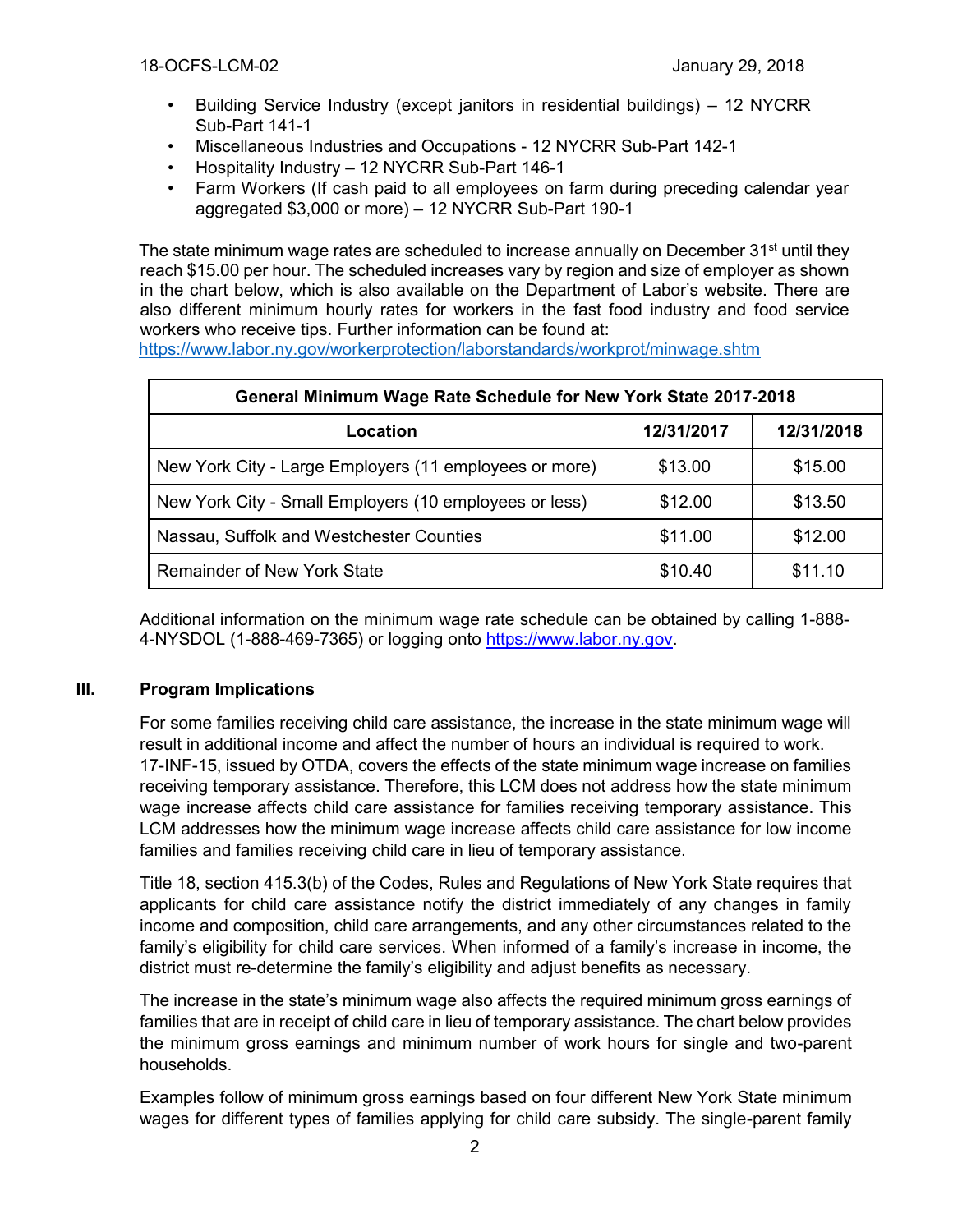$\overline{a}$ 

example is calculated based on 17.5 hours per week. The two-parent family example is calculated based on 25 hours per week.

| <b>Location/ Minimum</b><br>Wage                                                                                                                                                             | <b>New York City</b><br><b>11 Employees</b><br>or more | <b>New York City</b><br>10 Employees<br>or less        | Nassau,<br><b>Suffolk and</b><br>Westchester<br><b>Counties</b> | <b>Remainder of</b><br><b>New York</b><br><b>State</b> |                                  |
|----------------------------------------------------------------------------------------------------------------------------------------------------------------------------------------------|--------------------------------------------------------|--------------------------------------------------------|-----------------------------------------------------------------|--------------------------------------------------------|----------------------------------|
|                                                                                                                                                                                              | Minimum Wage<br>\$13.00/hour                           | Minimum Wage<br>\$12.00/hour                           | Minimum Wage<br>\$11.00/hour                                    | Minimum Wage<br>\$10.40/hour                           |                                  |
| <b>Family</b>                                                                                                                                                                                | Minimum Gross Earnings <sup>1</sup>                    |                                                        |                                                                 |                                                        |                                  |
| <b>Single-parent family</b><br>earning minimum wage or<br>more per hour or self-<br>employed                                                                                                 | \$227.50/week<br>or \$986.00<br>per month              | \$210.00/week<br>or \$910.00<br>per month              | \$192.50/week<br>or \$834.00<br>per month                       | \$182.00/week<br>or \$788.50<br>per month              | N/A                              |
| Two-parent family when<br>both parents are employed<br>earning minimum wage or<br>more per hour, or are self-<br>employed                                                                    | \$325.00/week<br>or \$1408.00<br>per month<br>combined | \$300.00/week<br>or \$1300.00 per<br>month<br>combined | \$275.00/week<br>or \$1191.50<br>per month<br>combined          | \$260.00/week<br>or \$1126.50<br>per month<br>combined | N/A                              |
| Single-parent in a job<br>exempt<br>from<br>minimum<br>wage rules and paying less<br>than minimum wage per<br>hour                                                                           | N/A                                                    | N/A                                                    | N/A                                                             | N/A                                                    | 17.5 hours<br>per week           |
| Two-parent family where<br>both parents are employed<br>in a job exempt from<br>minimum wage rules and<br>paying less than minimum<br>wage                                                   | N/A                                                    | N/A                                                    | N/A                                                             | N/A                                                    | 25 hours<br>per week<br>combined |
| Two-parent family where<br>one parent is employed<br>earning minimum wage or<br>more per hour, or is self-<br>employed and earns at<br>least the equivalent of the<br>minimum wage per hour; | \$227.50/week<br>or \$986.00 per<br>month              | \$210.00/week<br>or \$910.00<br>per month              | \$192.50/week<br>or \$834.00<br>per month                       | \$182.00/week<br>or \$788.50 per<br>month              | N/A                              |
| <u>and</u><br>the other parent is in a job $N/A$<br>exempt from<br>minimum<br>wage rules that pays less<br>than minimum wage per<br>hour.                                                    |                                                        | N/A                                                    | N/A                                                             | N/A                                                    | 7.5 hours<br>per week            |

<sup>&</sup>lt;sup>1</sup>Use the following procedure to manually calculate minimum gross earnings: Per week: wage x hours worked. Per month: wage x hours worked x 4.333. Rounding: .01 to .24 round down to 0, .25 to .50 round up to .50, .51 to .74 round down to .50, .75-.99 round up to the next .00.